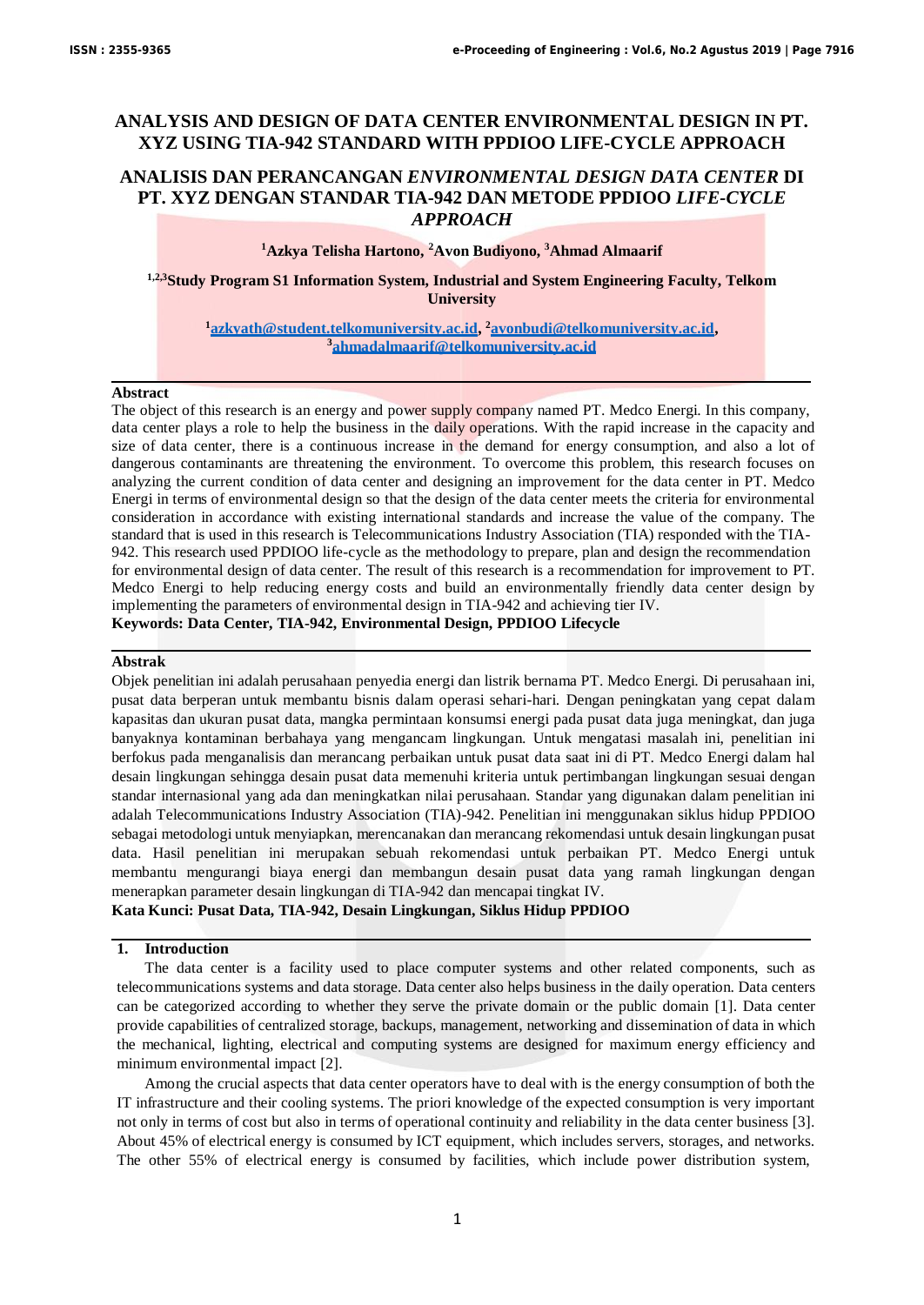uninterruptible power supplies, chillers, computer room air conditioners, lights, and so on [4]. Not only the over consumption of power is threatening the environment, the workplace can also produce several contaminant substances that are harmful to both workers and the surrounding environment. The number of contaminants produced depends on the operational activities carried out in the workplace, as well as the physical and chemical properties of the contaminants [5].

To overcome this problem, it is necessary for data center to be standardized especially in terms of environmental design so that the formation of data center criteria is process efficient, energy efficient and environmentally friendly. Optimizing existing data center infrastructure to make it a green data center infrastructure is a vital step that can be taken to face those challenges. This can be achieved using one of the international standards governing data centers namely TIA-942. This standard has environmental considerations include, humidity levels, temperature operations, architecture, electricity and mechanical system specifications. It specifies in reducing the environmental impact when the data center is operating. It controls the contaminants, cooling system, power supply, vibration and the use of radio sources in data center.

This research discussed the data center in an energy and power supply company named PT. XYZ which located in Energy Building Jakarta. In 2009, the company used the company's Tier II Classification as standard for its data center design. In conducting the analysis and design of data center, the author used Tier IV in TIA-942 (2012) standard and PPDIOO Network Life-Cycle Approach method in determining the main needs needed by the object of research in its implementation.

## **2. Literature Review**

# **2.1. Data Center**

Data centers are typically centralized facilities in the form of a set of computer servers, networks, data storage, procedures and management that occur at certain standards. Data center is strategic because it shows the existence of valuable assets, namely data and information [6]. According to Data Center Fundamentals book by Cisco Press (2003)[7], data center has facilities to support a high concentration of server resources and network infrastructure for a 24-by-7 operation. The demands posed by these resources, coupled with the business criticality of the applications, create the need to address power capacity, cooling capacity, cabling, temperature and humidity controls, fire and smoke systems, physical security, rack space and raised floors.

## **2.2. Environmental Design**

Environmental Design or designing for environment known as a perspective in which environmental aspects of an existing or new product, process or facility, design or redesign are optimized systematically and continuously for minimal adverse impact on the environment [8]. In TIA-942 environmental design, it covers contaminants, HVAC systems, radio sources restriction, backup batteries and vibration [9].

## **2.3. PPDIOO Life-cycle Approach**



Figure 1. PPDIOO Life-cycle Approach [10]

PPDIOO is also called as Cisco Lifecycle Services. It is an analysis method to the development of computer network installations developed by Cisco on the material of Designing for Cisco Internetwork Solution (DESGN). The Cisco Lifecycle Services approach provides a coordinated sequence of activities in deploying and operating technologies and optimizing their performance helping company to prepare, plan, design, implement, operate and optimize [10].

### **3. Methodology**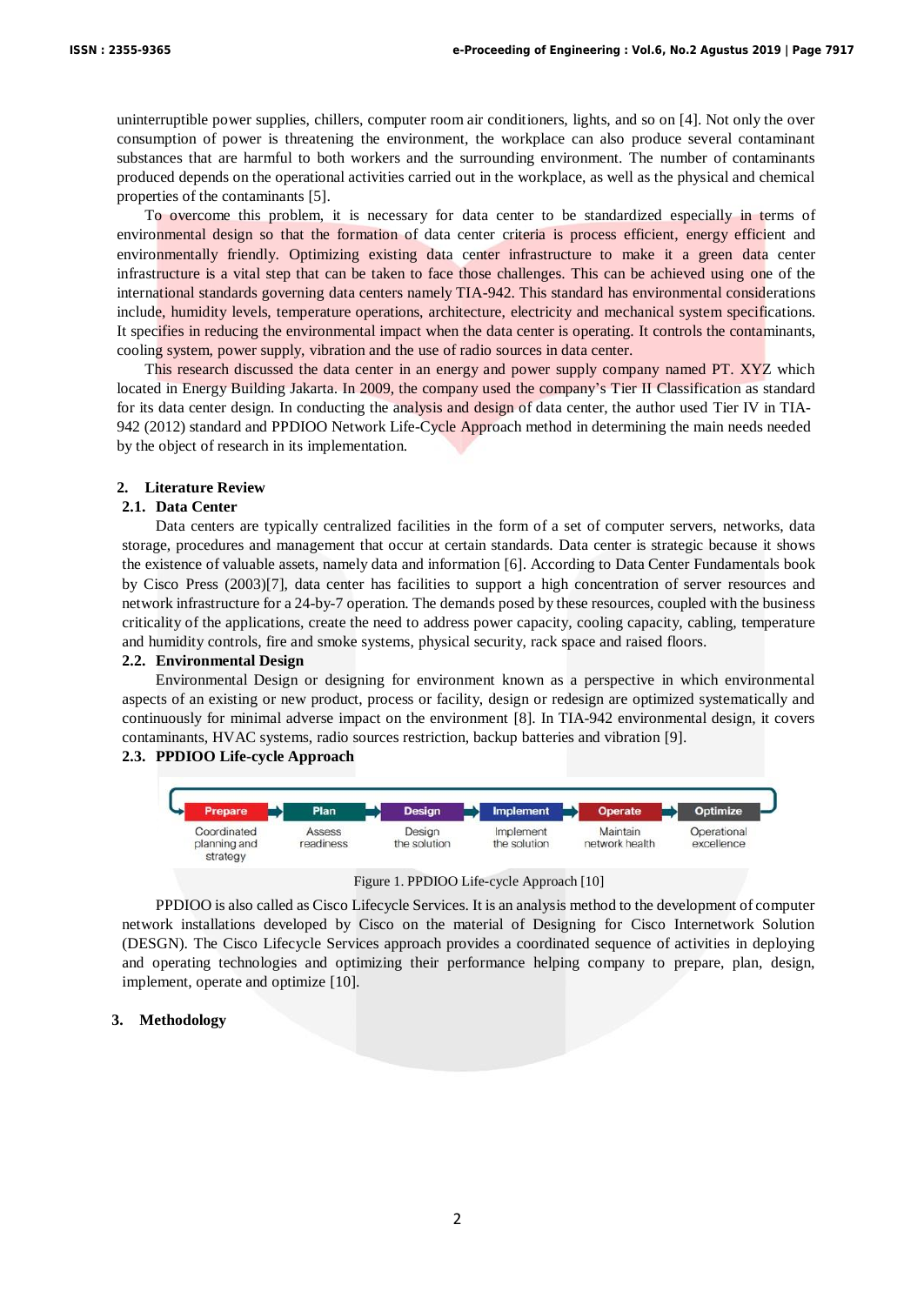In this research, the PPDIOO method is used to support the stages during the process of this research. The final result of this research is a design recommendation for a data center environmental design in PT. XYZ. This research only implements three main stages from PPDIOO Life-cycle which are prepare, plan, and design.



There are six stages that must be done, namely the prepare, the planning, the design, report, analysis and final stage. The explanation of each stage are as follows:

1. Prepare

There are two preliminary studies conducted, namely literature studies and field studies. Literature studies are used to deepen the theory used through journals and books. Field studies are used to find the right solutions to the existing problems through interviews and direct observation with stakeholders in PT. XYZ.

2. Plan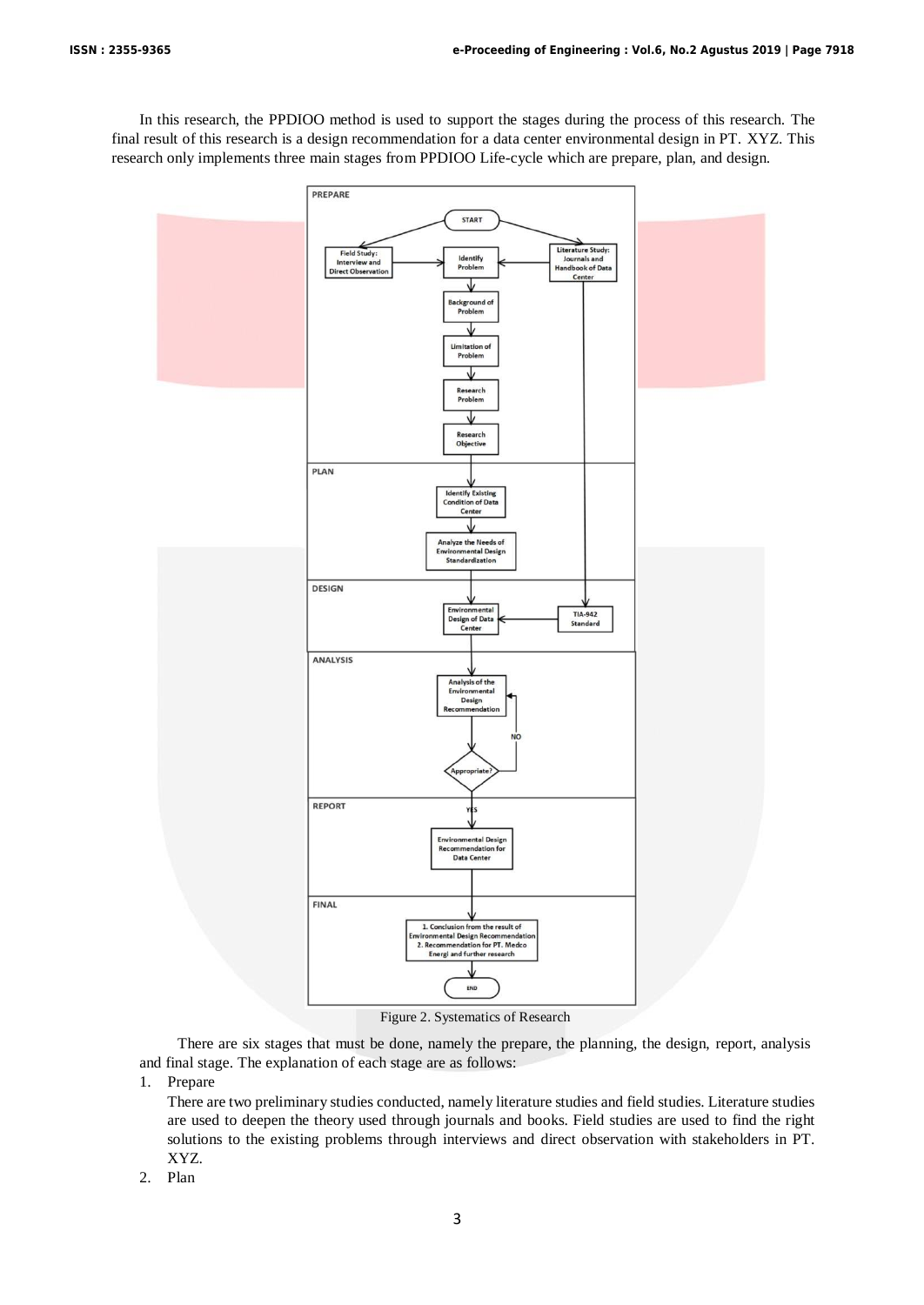At this stage, an analysis of the current conditions related to the environment at the data center in PT. XYZ will be adjusted to the TIA-942 standard so the results will be used to make a recommendation design for improvement of data center.

3. Design

At this stage, a recommendation of data center environmental design will be designed. This design is based on the results of the analysis conducted in the planning stage, so it is expected to produce an environmental design that meets the requirements in TIA-942 standard.

4. Analysis

At this stage, an analysis of the recommendation design that has been made whether it is already in accordance with the research objectives, business needs, and in accordance with the TIA-942 standard.

5. Report

This phase consists of the proposed design recommendation for PT. XYZ.

6. Final

This stage consists of conclusion and suggestions based on the results of research that has been done.

## **4. Analysis of Existing Condition**

In PT. XYZ, there is an Information Services (IS) division. The division is responsible for managing information technology in the company to provide servers and infrastructure in a data center in order to provide a system for operational activities in the company. The data center was built by a vendor chosen by PT. XYZ.

PT. XYZ data center is operating for 24 hours every day with no downtime record at all since early 2008 with redundancy for multiple active power and cooling distribution path in every component. It is not vulnerable to any interferences since they already had a Disaster Recovery Center. They have installed raised floor 60x60m sized with piping installations inside. The power used comes from UPS and generator belong to the main building. A regular preventive maintenance will not disturb the availability of data center itself during the maintenance. The implementation of this data center required 6 months.

# **4.1. Data Center Floor Plan**



Figure 3. PT. XYZ Data Center Floor Plan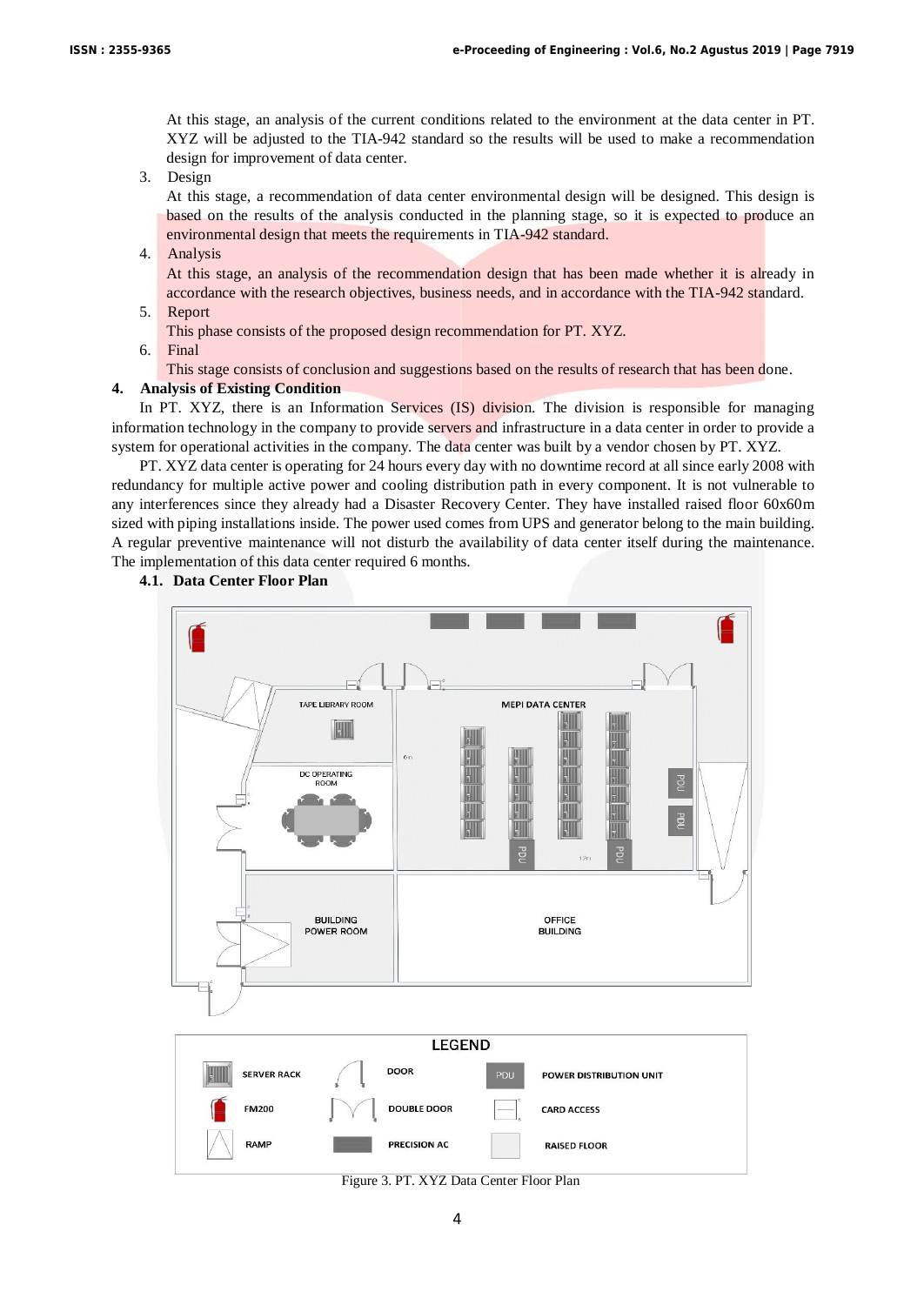PT. XYZ data center has 3 main rooms:

- 1. Main data center room where all servers, storages and network equipment are placed in an area of 6x12m
- 2. Tape Library Room is a room for backup operator to retrieve tape library to off-site backup storage on daily basis.
- 3. Operating Room is a non-raised floor room for the data center operator to monitor the data center **4.2. Cooling Requirement**

Based on the data center floorplan, the following Table 1 is cooling requirement in every rack using calculation of BTU. British Thermal Unit (BTU) is an energy measurement standard used to defined the amount of heat required to raise one pound of water one degree Farenheit [11]. One watt of electricity is equal to 3.41 BTU/h.

| Rack                 | <b>BTU/h</b> |
|----------------------|--------------|
| Rack 4-07            | 4603.5       |
| Rack 4-06            | 11713.35     |
| Rack 4-05            | 16538.5      |
| Rack 4-04            | 13026.2      |
| Rack 4-03            | 8286.3       |
| Rack 4-02            | 12173.7      |
| Rack 4-01            | 2301.75      |
| Rack 3-07            | 1705         |
| Rack 3-05            | 15686        |
| Rack 3-04            | 22979.99     |
| Rack 3-02            | 8975.12      |
| Rack 3-01            | 6069.8       |
| Rack 2-05            | 11559.9      |
| Rack 2-04            | 1152.58      |
| Rack 2-03            | 1036.64      |
| Rack N6              | 9981.07      |
| Rack N5              | 4023.8       |
| Rack N4              | 13278.54     |
| Rack N3              | 2781.88      |
| <b>Total (BTU/h)</b> | 167873.62    |
| Total (kBTU/h)       | 167.87       |

Table 1. Cooling Requirement in Computer Room

The current condition of data center requires 167873.62 BTU/h for 108 devices stored in those racks running 24 hours every day inside the computer room.

# **4.3. Temperature and Humidity**



Figure 4. PT. XYZ Precision AC Monitor

Based on the PT. XYZ Policy and Procedures regarding temperature and humidity in its data center, the temperature is set at 21 °C with a tolerance of  $\pm$  2 °C. The data center is conditioned to work at 50% humidity with a tolerance of  $\pm 5\%$ . The infrastructure of cooling system utilization reports from the January, February and March are gathered. The utilization report from the late 3 months showed that PAC1 produced higher temperature than PAC2 and PAC2 worked more stable than PAC1. The range of temperature in main data center room from January, February and March is 19-24 °C and the range of humidity is 48-60%.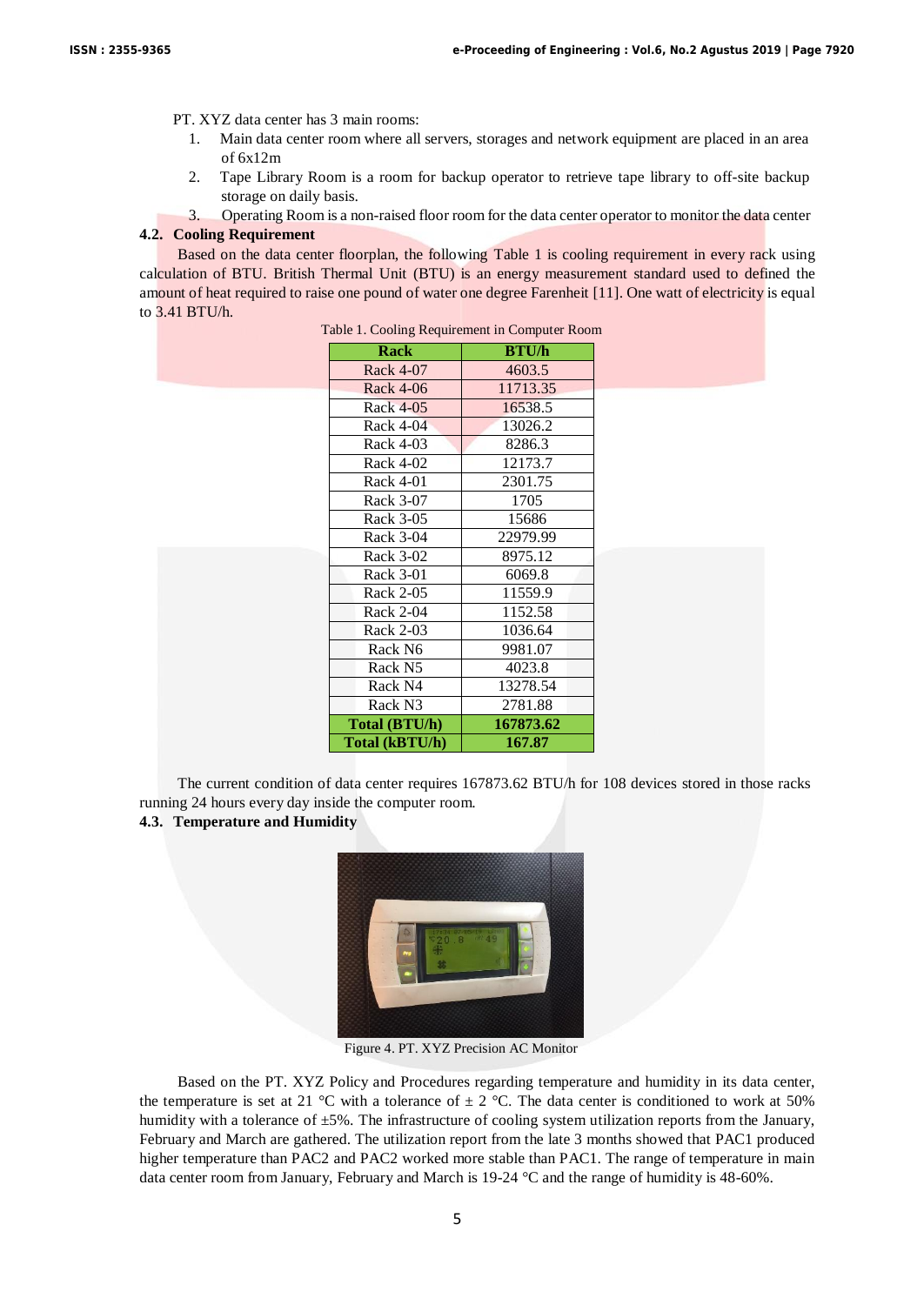## **4.4. HVAC System**

In PT. XYZ data center, they have four units of precision air conditioners from Liebert DS to cool the server room. Two active air conditioners and two backup air conditioners. The type of Liebert DS they used is 28-105kW (8-30 Tons) with downflow system. The precision ACs are placed in a separate room from the server room. PT. XYZ data center chose water-cooled for its cooling system. The cold air is distributed into the server room through the installed raised floor. The computer room has two active precision air conditioners and two backup precision air conditioners with capacity of 37.1 kW and 126.7 kBTU/h per unit. From that, the total capacity that the HVAC system can fulfil is 74.2 kW and 253.4 kBTU/h if both active ACs are turned on simultaneously.

# **4.5. Uninterruptible Power System, Batteries**

PT. XYZ data center use the building-owned UPS and generator to drain power into their data center room. The UPS are stored in a separate room, managed by the building management team. The brand of the UPS is Liebert NX. The type of UPS they used is Liebert NX 160 kVA. Liebert NX is an on-line, double conversion, three phase UPS system that delivers complete, centralized power protection for mission-critical systems [12].

The battery used for power backup is VRLA battery from Sprinter with model number S12V500. It is designed for superior, high-rate performance in uninterruptible power supply (UPS) applications [13]. S12V500 has 12 voltage with 48.1 kg weight.

# **4.6. Contaminants Handling**

Contamination of substances that can be found usually in the data center, PT. XYZ currently does not have a specific system to monitor and handle it. The handling of contaminants that have been carried out is limited to cleaning the data center area carried out by the ISS and the data center team every day.

### **5. Analysis and Design Recommendation**

## **5.1. Cooling Requirement**



Figure 5. Comparison of Cooling Requirement in PT. XYZ

According to the result of analysis, if the ACs are turned on simultaneously, then the BTU/h requirement from the computer room has been fulfilled. Furthermore, if there is interruption with the active ACs, the two-remaining backup ACs also have fulfilled the BTU/h requirement in the computer room. **5.2. Temperature and Humidity**

| <b>ASHRAE CLASS</b>              | <b>PARAMETER</b>                         | <b>REQUIREMENT</b>     | <b>EXISTING</b>            |
|----------------------------------|------------------------------------------|------------------------|----------------------------|
|                                  | Temperature                              | $18 - 27$ °C           | $19 - 24$ °C               |
|                                  | <b>Maximum Relative</b><br>Humidity (RH) | 60%                    | 60%                        |
| Class A1<br>Class A <sub>2</sub> | <b>Maximum Dew Point</b>                 | $15^{\circ}$ C         | $16^{\circ}$ C             |
|                                  | Minimum Dew Point                        | 5.5 °C                 | $7^{\circ}C$               |
|                                  | Maximum Rate of<br>Temperature Change    | $5^{\circ}$ C per hour | Less than 5 °C per<br>hour |

Table 2. Comparison of TIA-569-C Requirement with Existing Condition

According to the Table 2, the highest dew point in the data center space reached 16 °C and the lowest at 7°C. It can be concluded that the current condition of data center space at PT. XYZ has not met ASHRAE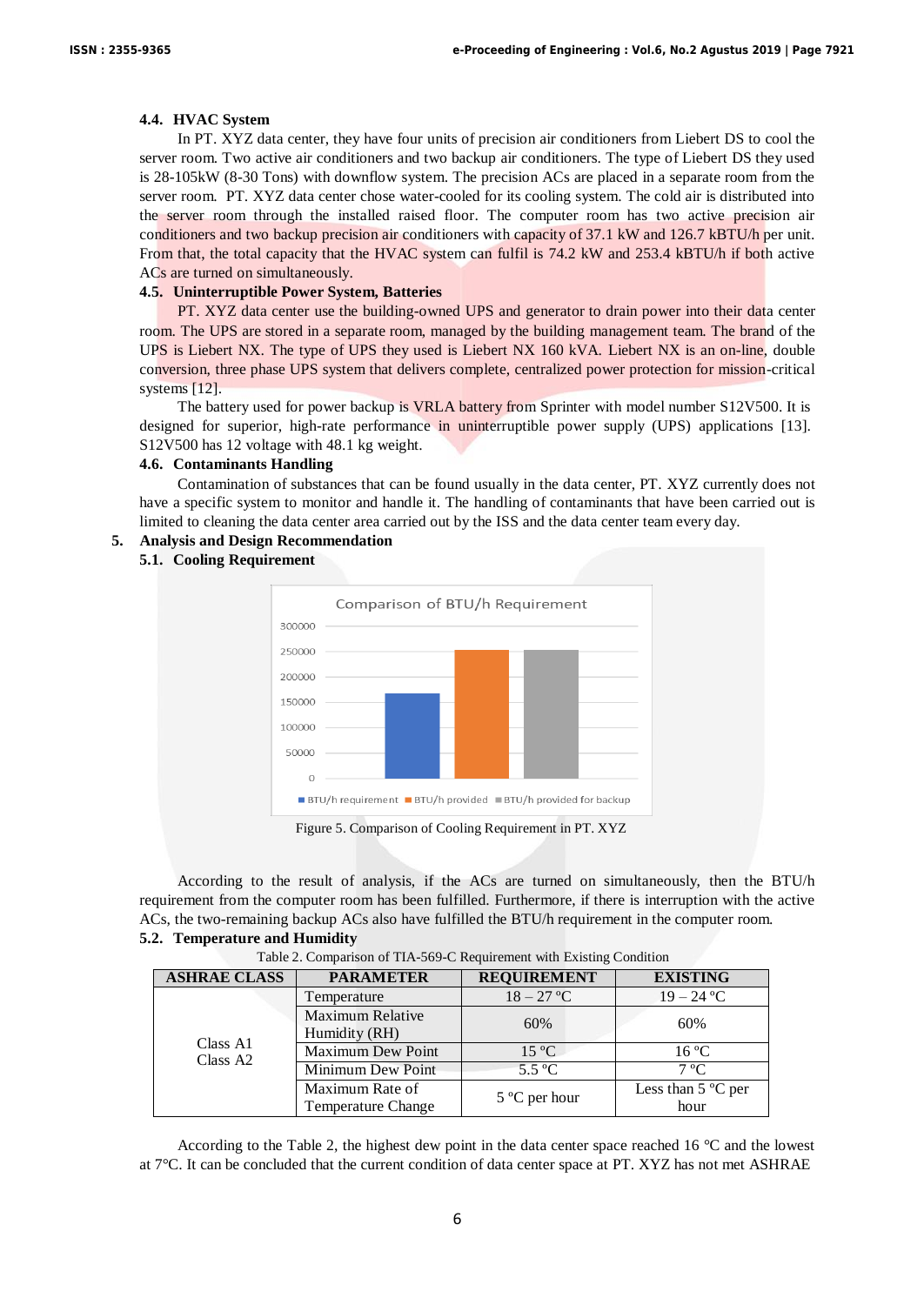class A1 and A2 classification standards. Therefore, PT. XYZ has to maintain the temperature range in the room no more or less than 18-27 °C, and maintain the air temperature no more or less than the range of dew point 5.5-15 °C recommended by ASHRAE [14]. If the dew point is high, the higher the humidity, the space could be uncomfortably humid and will start creating water droplets which can affect the equipment and make corrosion. Meanwhile, if the dew point is low, the lower the humidity. Lower dew point can lead to human discomfort, frost and Electro Static Discharge (ESD).





Figure 6. Illustration of Dual-Path Piping System [15]

According to the environmental design at TIA for tier IV, mechanical equipment such as air conditioning units, coolers, pumps, cooling towers and condensers must have dual path piping system for condenser water. Dual path piping system means that the system split the mixed supply air into two streams. Also, the extended loss of electrical power shall not cause loss of cooling outside operational range of critical equipment. Thus, the solution to avoid loss of cooling outside operational range of critical equipment when an extended loss of electrical power occurs is to apply the concept of Two Active Distribution Paths illustrated by Figure 9.

In Figure 9, consider there are four units of AC which are supplied through a four pipes chilled water system that is always active and ready to serve the critical condition. In each AC unit there are automatic isolation valves and dual distribution paths to standby when there is a failure on the unit or on the distribution path, the system can close the path or isolate the unit automatically and run the backup units [15].

HVAC system must also have automatic dampers. Automatic damper is one of components in HVAC that is used for controlling the air flow through a HVAC system and controlled by a thermostat or building automation system. Automatic damper can also be referred to as motorized damper because they can be controlled by solenoid. By using automatic damper, the conditioned air may be delivered to only those zones that are calling for conditioned air and automatically regulated [16].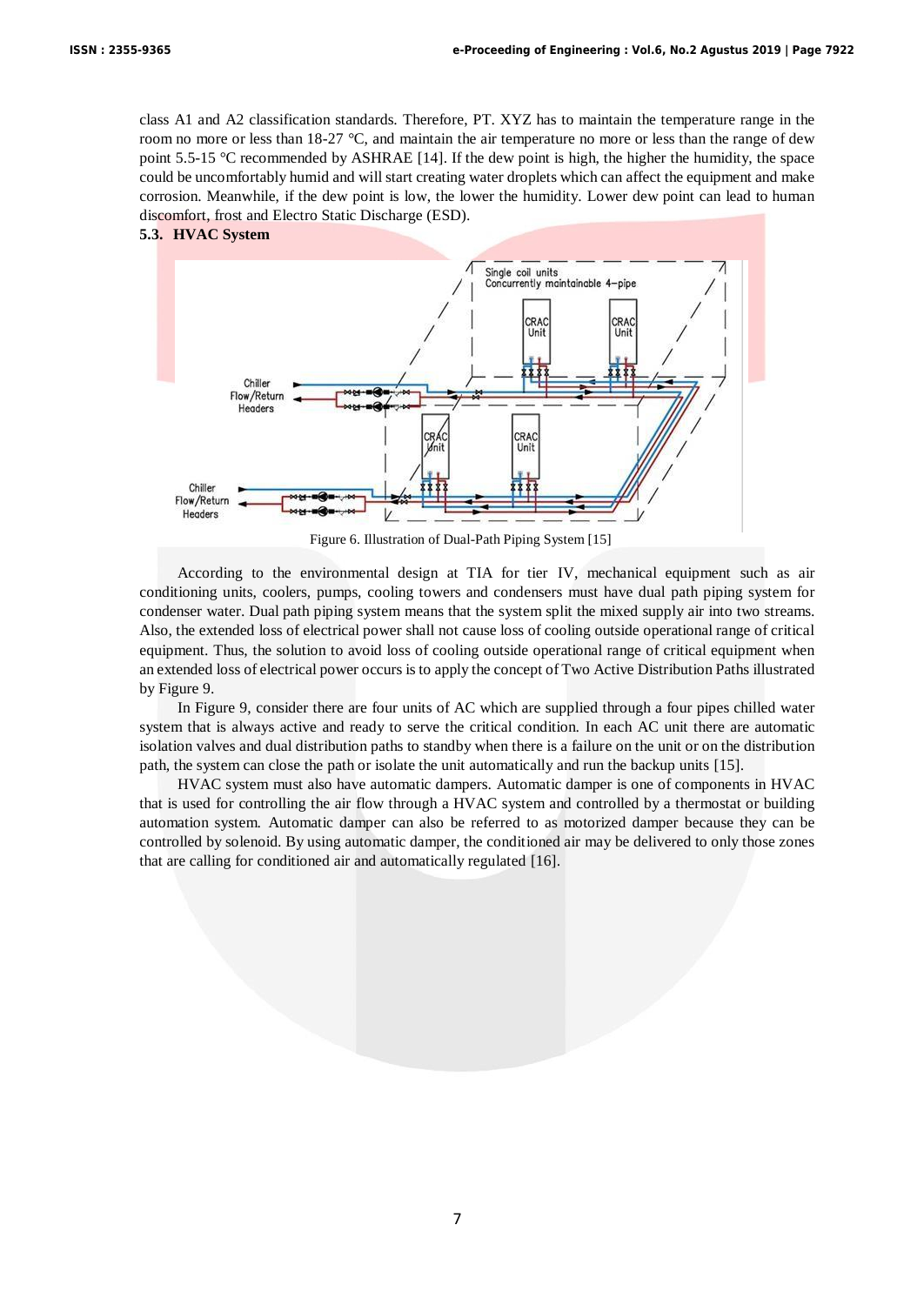

#### **5.4. Uninterruptible Power System, Batteries and Generator**

The UPS and generator shall have 2N distributed redundancy which means no single points of power path failure. This will not require shutdown if any failures occur and need to be repaired or replaced. If one of the generators or PDUs loss of power, the redundant units will still supply power to the rooms and avoid the possibility of being down.

Furthermore, according to TIA-942 standard, the batteries that are used for backup are valve regulated lead acid or flooded type which last for 20 years and must have a dedicated string for each module. VRLA batteries have been utilized for approximately 20 years. This technology offers a higher power density and lower capital costs than traditional vented cell solutions. VRLA batteries are typically deployed within power systems rated below 500 kVA [17].

Moreover, the battery room shall meet the requirements in OSHA CFR 1926.441. The floors should be of acid resistant construction unless protected from acid accumulations. The room shall be provided with spill containment. Face shields, aprons, and rubber gloves should be provided for workers handling acids or batteries. When workers are required to wear Personal Protective Equipment (PPE), there is the possibility of contamination with toxic materials. When this is the case, there must be a change room with storage for street clothes, so the contaminated PPE can be removed or disposed. Also, facilities must be provided for the quick drenching of eyes and the body and be within 25 feet (7.62 m) of battery-handling areas. Facilities must be provided for flushing and neutralizing spilled electrolyte and for fire protection. Designated areas need to be provided for the purpose of battery charging installations and they must be located in areas designated for that purpose. When batteries are being charged, the vent caps must be kept in place to avoid electrolyte spray. Vent caps are to be maintained in functioning condition [18].

The larger data center, the larger amount of batteries that are need to be managed. Therefore, a centralized automated system is needed to monitor each cell of batteries. A centralized automated battery monitoring system is a system that simplified the monitoring and controlling process of batteries from installation places by gathering all the performance data and integrates them all into a single central system. Later on, the system will need to measure each cell voltage, and impedance or resistance.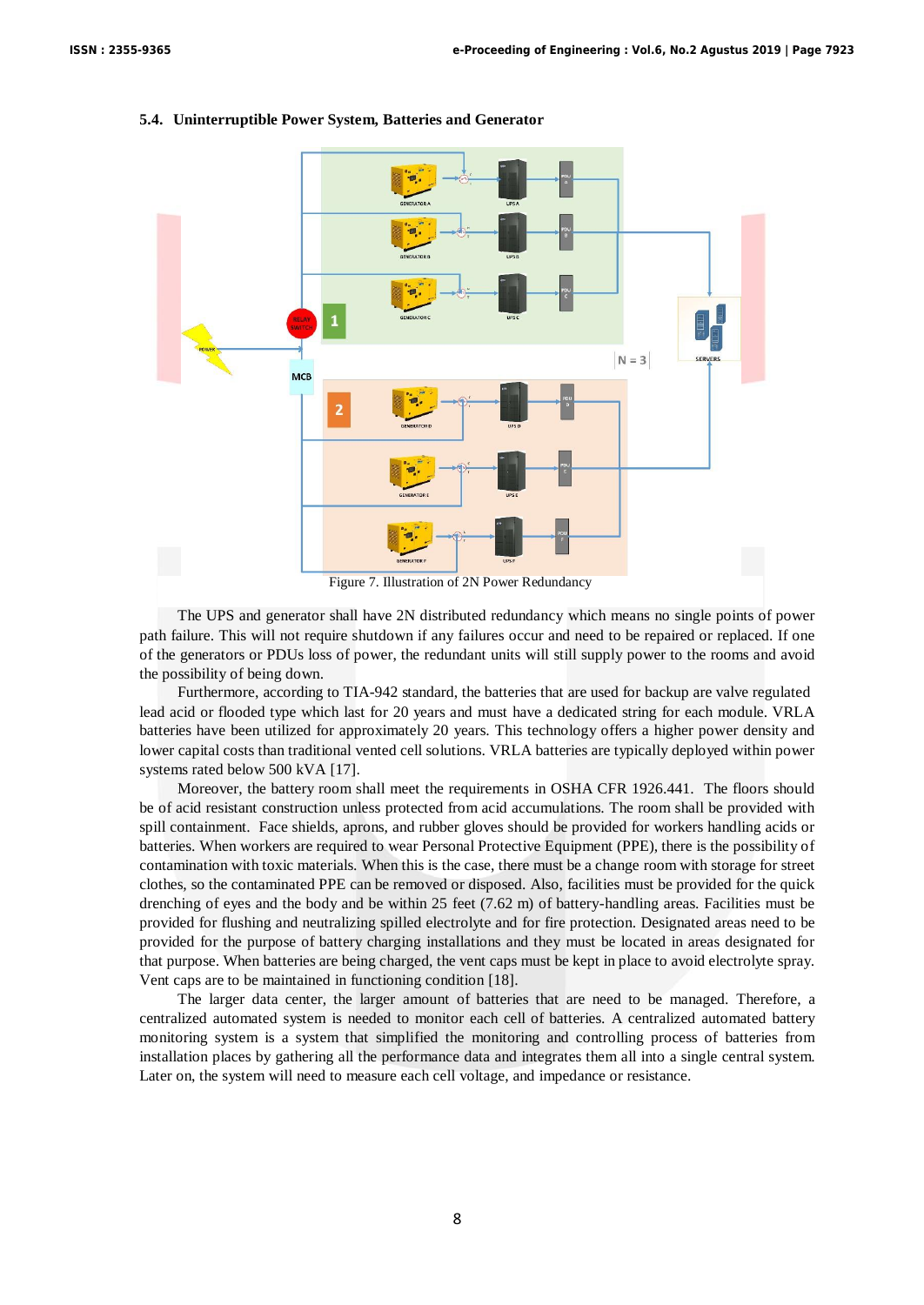

Figure 8. Illustration of Centralized Automated Battery Monitoring System

## **5.5. Contaminants Handling**

According to TIA-942, The operating computer room environment shall conform to a C1 environmental conditions as defined in ANSI/TIA-568-C.0. Common methods for achieving C1 classification include vapor barriers, positive room pressure, or absolute filtration [19].

| <b>Climatic and Chemical</b>                         | C <sub>1</sub>                     |  |
|------------------------------------------------------|------------------------------------|--|
| Ambient temperature                                  | -10 °C to +60 °C                   |  |
| Rate of change of temperature                        | $0.1$ °C per minute                |  |
| Humidity                                             | 5 % to 85 %<br>(non-condensing)    |  |
| Solar radiation                                      | 700 Wm-2                           |  |
| Liquid pollution (see c))<br>Contaminants            | Concentration $x$ 10 <sup>-6</sup> |  |
| Sodium chloride (salt/sea water)                     | $\Omega$                           |  |
| Oil (dry-air concentration)<br>(for oil types see b) | $\theta$                           |  |
| Sodium stearate (soap)                               | None                               |  |
| Detergent                                            | None                               |  |
| Conductive materials                                 | None                               |  |
| Gaseous pollution                                    | Mean/Peak                          |  |
| contaminants                                         | (Concentration x $10^{-6}$ )       |  |
| Hydrogen sulphide                                    | $<$ 0.003/ $<$ 0,01                |  |
| Sulphur dioxide                                      | $<0.01/\leq 0.03$                  |  |
| Sulphur trioxide (ffs)                               | $<0.01/\leq 0.03$                  |  |
| Chlorine wet $(50 %$ humidity)                       | $<$ 0.000 5/ $<$ 0.001             |  |
| Chlorine dry (<50 % humidity)                        | <0.002/<0.01                       |  |
| Hydrogen chloride                                    | $-\frac{20.06}{5}$                 |  |
| Hydrogen fluoride                                    | $<$ 0.001/ $<$ 0.005               |  |
| Ammonia                                              | $<1/\leq 5$                        |  |
| Oxides of Nitrogen                                   | <0.05/<0.1                         |  |
| Ozone                                                | $<$ 0.002/ $<$ 0.005               |  |

| Table 3. ANSI/TIA-568-C.0 C1 Environmental Condition |  |
|------------------------------------------------------|--|

Among all the requirements, PT. XYZ data center has only fulfilled the climatic parameters. Thus, the chemical parameters are needed to be anticipate, recognize, evaluate, and control by implementing two monitoring tools. The first tool is for detecting, measuring and monitoring the chemical hazards, the other else is for detecting the solar radiation. Those tools are necessary considering the indoor air quality needs to be assured.

## **5.6. Computer Room**

The condition of computer room is also arranged in this standard. It is stated that the room shall be provided with floor drains and positively pressurized to reduce air infiltration from the surrounding areas [9]. Floor drains provides an opening in a floor that drains water into a plumbing system. At least one drain or other means for evacuating water for each 100 m2 area should be provided.